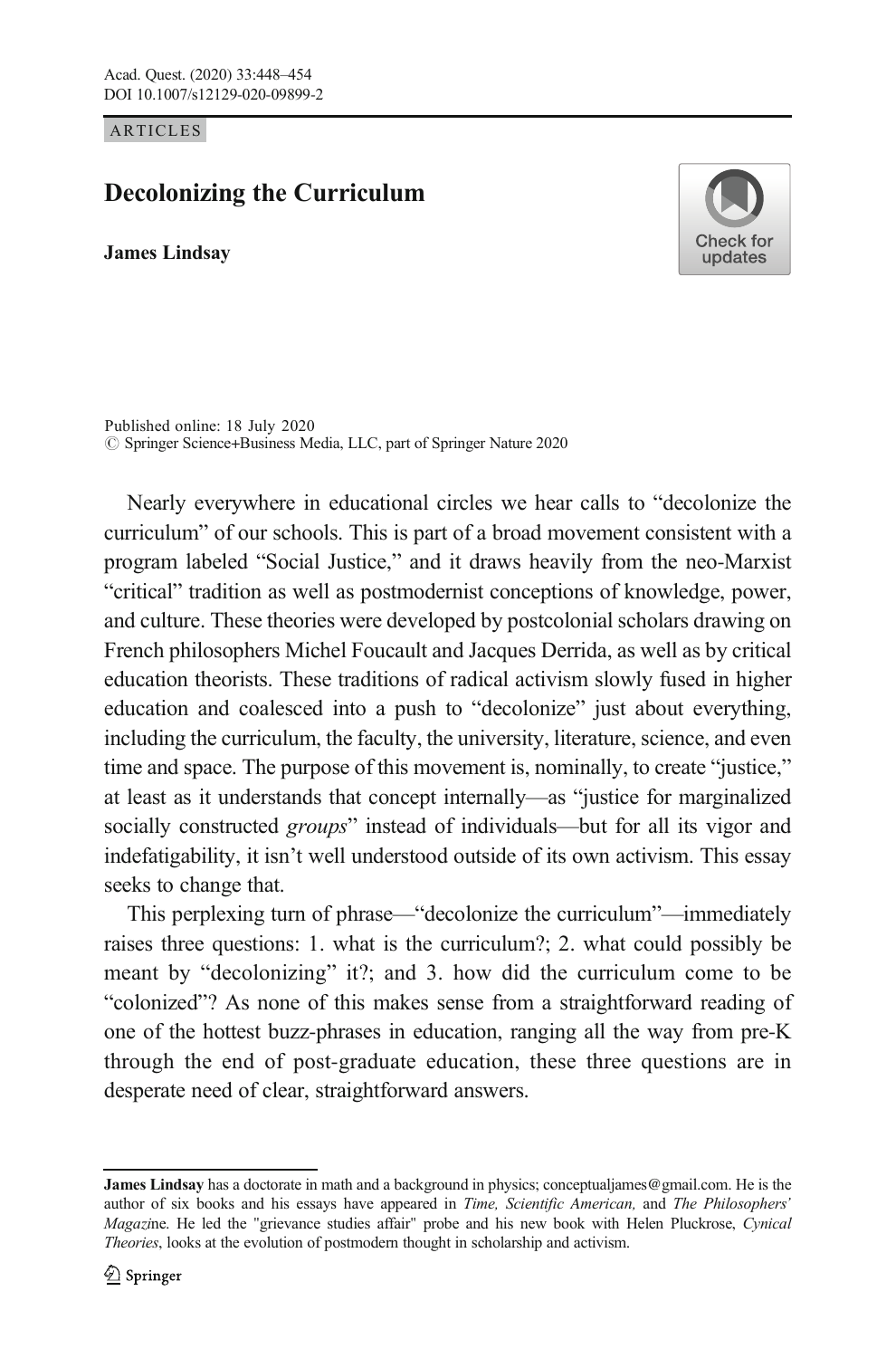Making matters worse, this worldview is only ever communicated to us in reformulated perversions of our own concepts. I mean words like "racism," which no longer only describes intentional acts of racial prejudice but instead sees what is generally understood as racism as just the most obvious symptoms of a mysterious set of systemic power dynamics that pervade all of society, always operating from "whiteness" and always oppressive. This understanding of racism is believed to be so deeply and permanently embedded in the system that even when no genuine racists or overt acts of racial prejudice are present, the system itself can and will be regarded as racist. These kinds of lexical issues apply just as much to words like "curriculum" and "colonize."

Decolonizing the curriculum is just one step in a "long march," as it was originally described by the communist philosopher Antonio Gramsci in his Prison Notebooks, to do away with liberalism and Enlightenment rationality and replace it with a utopian dream euphemistically described as "ideal democracy." The starting place for this revolution is our institutions, particularly educational ones.

## What is the Curriculum?

We all have a sense of what is meant by "curriculum." It is what is taught, or, as the mindset we're interested in understanding would have it, it's what gets taught. This may seem a subtle distinction, perhaps even an obvious one, but the shift from thinking of the curriculum as what is taught to that of what gets taught is the crucial one to understand if we are to make sense of a movement bent on "decolonizing the curriculum."

Regardless of which of these frames are used to look at the curriculum, they are, in the sense a reasonable person would see them, the same thing. They both refer to that collection of materials, readings, concepts, lessons, and so on that constitute a program of teaching and learning in our educational programs, institutions, and spaces, even when broadly construed. For example, it makes just as much sense to think of "the curriculum" for a nonsense workshop on alleged healing crystals as it does to think of the curriculum as a program of study in a four-year or advanced degree, our entire K-12 (in America) educational trajectory, or the specific syllabus of any given course or even class embedded anywhere within that. In that sense, the curriculum can be understood as "what is taught" or as "what gets taught" with equal clarity, and the difference between the two phrases seems to boil down to little more than the difference in the aspirations of our teachers and our educational systems and the somewhat less perfect results as they prevail/manifest from classroom to classrooms. This,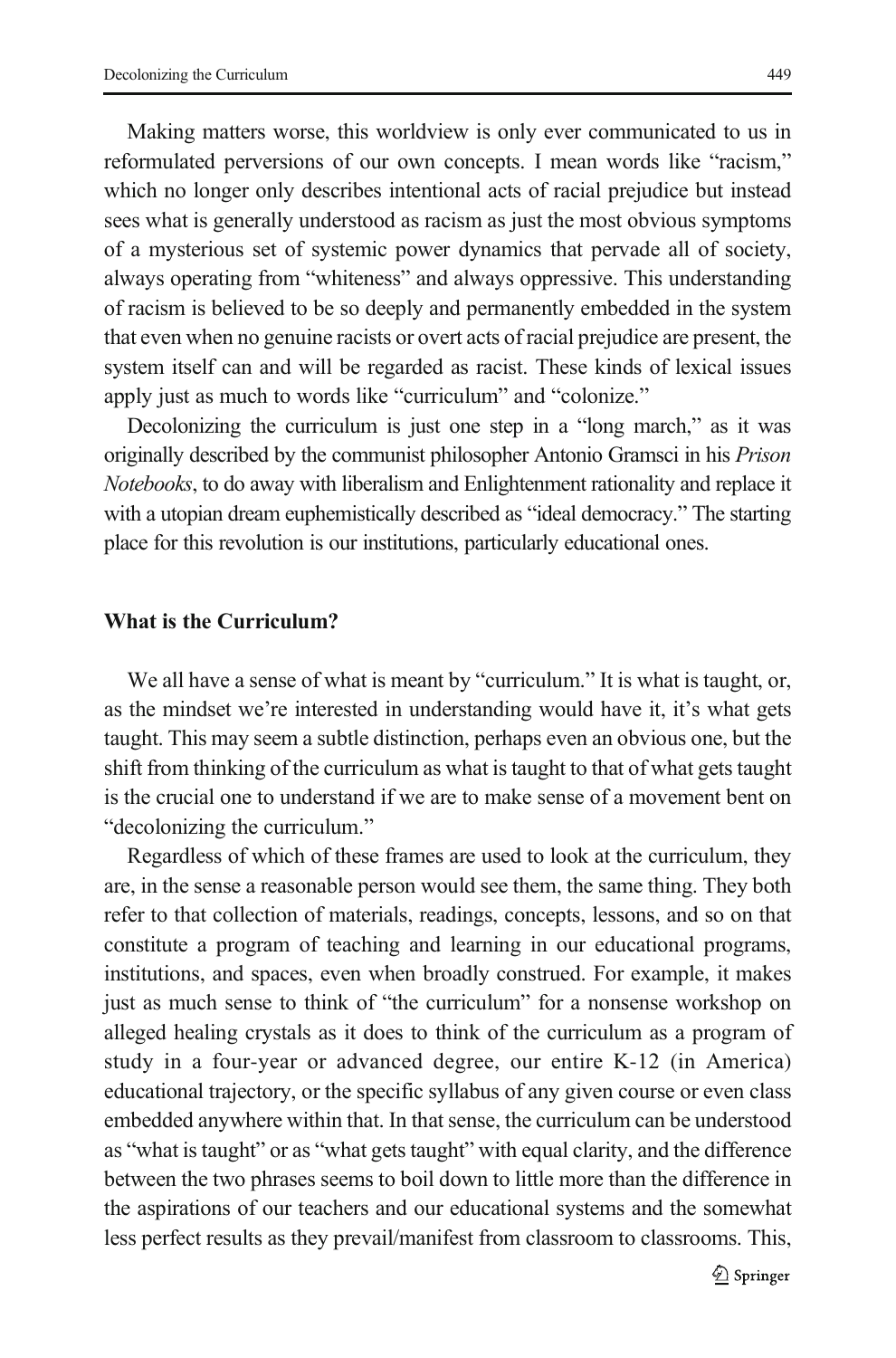of course, is usually determined by making the best possible guesses as to what kinds of materials and lessons will round out students optimally for the society into which they are graduating.

The mindset that talks about wanting to "decolonize the curriculum," doesn't think in terms of programs, their aims, challenges, and the unfortunate contingencies and compromises made around the realities of situations. It thinks in terms of power: thus, for those with this mindset, the curriculum is what gets taught, and the key word of the phrase is "gets," as in what is *allowed* to be taught by the powerful administrators and teachers who like the status quo and wish to preserve it. It will therefore be concerned with what material is considered "core" (like math) and what is considered "elective" (like ethnic studies).

The activism behind "decolonizing the curriculum" will, as a rule, read the dynamics of systemic power it believes shape all of society into all of these decisions, and disrupting these dynamics will be considered of far more importance than equipping students with knowledge. The only thing that distinguishes this mindset from a vulgar type of conspiracy theory is that it posits that we're all—unless imbued with the right kind of awareness, which is sometimes called a "critical consciousness"—part of the conspiracy through the machinations of neo-Marxist concepts like "hegemony" and "ideology."

For those who would "decolonize" our curricula, then, the curriculum is that which power and privilege have decided should be taught because it is in the interests of the powerful and privileged to teach it. These decisions are usually believed not to be intentional but implicit, accepted by the hegemon as justifiable, right, and natural. To summarize this view, when it comes to "decolonizing the curriculum," the curriculum is an ideological project devised by the powerful in society—meaning mostly straight, white, Western men with a "Eurocentric" bent on things like science, reason, and rationality, among other proven epistemological and pedagogical frameworks. The curriculum came to be in its current form to serve the interests of the powerful at the expense of everyone else's, either by intention or by failing to understand that they've internalized their dominance and come to believe it right and natural.

There is an even more sinister attitude tucked away in another buzz-phrase that hovers around the "decolonize the curriculum" agendas: the "hidden curriculum." This term dates back to one of the earliest critical pedagogists, Philip Jackson, who coined the term in his 1968 book, Life in Classrooms. By the "hidden curriculum," Jackson meant the ways that behavioral expectations for citizens, thus values related to orderliness and obedience, were an intrinsic but not explicit part of the school experience, thus a kind of implicit (or hidden) curriculum in and of themselves.  $\textcircled{2}$  Springer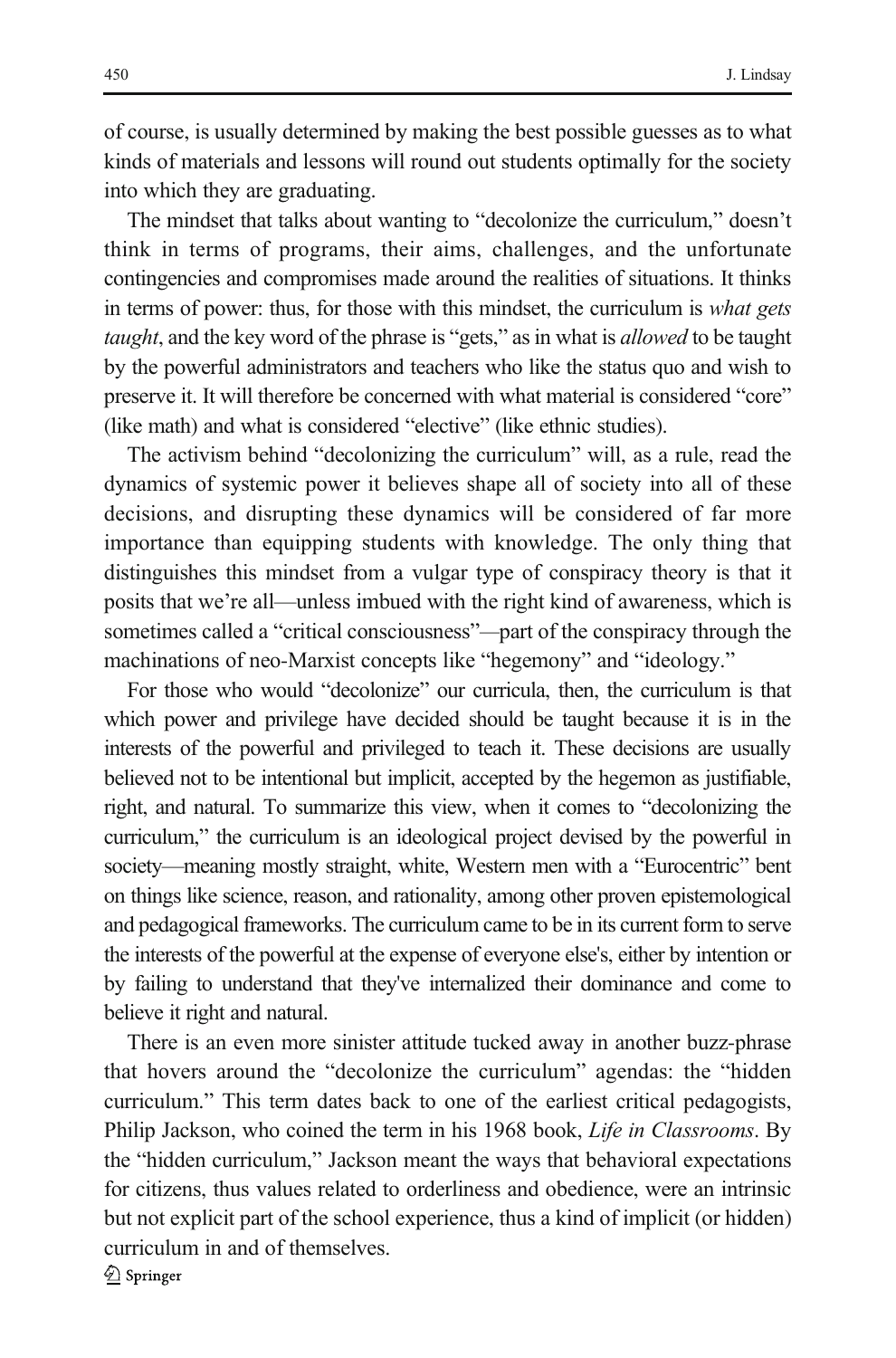This idea was extended a few years later in 1971 by another early critical pedagogist, Michael Apple, who went on to devote an entire chapter of his 1979 book Ideology to it. Apple expanded Jackson's concept to include all of the ideas that are normalized by the curriculum itself, which is chosen, according to dominant ideology, not just to teach behaviors and instill values but to advance a particular worldview that isn't sufficiently challenged. Apple's agenda, ultimately, was to bring Marxian conflict theory to bear on pedagogy and the curriculum. As he put it:

There has been, so far, little examination of how the treatment of *conflict* in the school curriculum can lead to political quiescence and the acceptance by students of a perspective on social and intellectual conflict that acts to maintain the existing distribution of power and rationality in a society. (Italics Apple's)

This lack of conflict wasn't something he viewed favorably, of course, going on a few pages later to write that this gives students "a view that serves to legitimate the existing social order since change, conflict, and man as creator as well as receiver of values and institutions are systematically neglected." So the point for Apple and essentially all critical pedagogists since has been to expose and dismantle this "hidden curriculum" and instill radical, conflict-and change-oriented (i.e., revolutionary) values into education. All of this proceeds on the assumption that the curriculum itself, whatever it is, must encode and then re-inscribe through teaching the values of the unjustly dominant groups upon all of society or those who oppose it, with no middle ground (since to be neutral against oppression is to side with the oppressors).

Michael Apple is ancient history, however, so far as the activists of today are concerned. Ideology is, in fact, older than they are in most cases. Nevertheless, this is the spirit in which "decolonizing the curriculum" persists even today, as can be read in modish updated terminology in the 2018 book Decolonising the University, published by Pluto Press, which informs us that

"History" is fixed, unquestionable and precious because it preserves a particular reading of the past, which reinforces a particular understanding of the present; like the statue, its objectivity rises above the emotional, hand-wringing rabble, who are declared intellectually unfit to participate in the process of its production. What this demonstrates so clearly, is that the  $\mathcal{D}$  Springer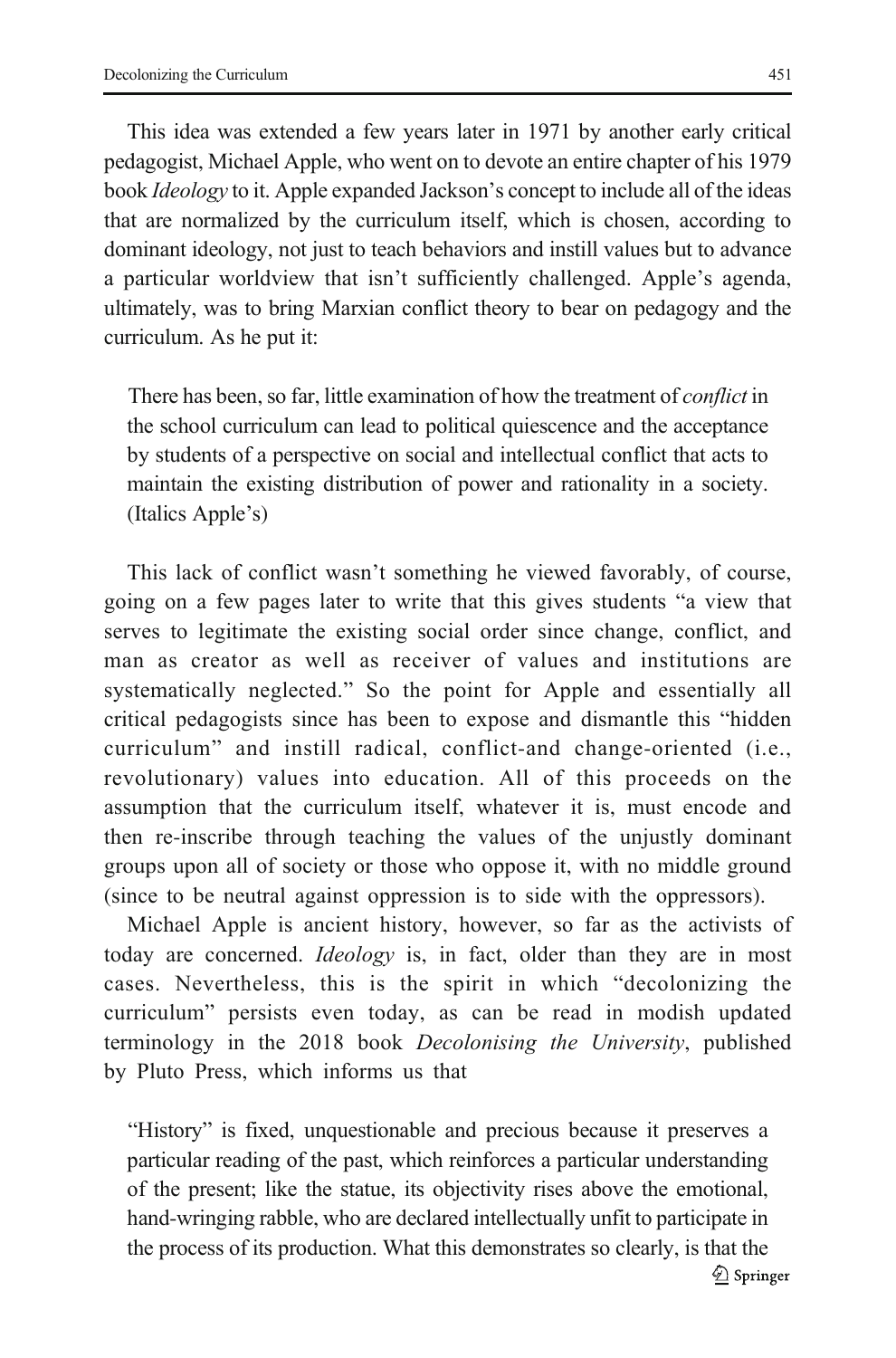construction of a curriculum at any education level is the product of a power struggle; however, it is not perceived as such.

Apple's neo-Marxist presence in radical pedagogy is clearly still felt.

## How Did the Curriculum Become Colonized?

The prevailing mindset of the activists is that the curriculum was colonized by the presumption that white, Western epistemologies and pedagogies are unjustly favored over "other ways of knowing" and teaching. This happened under an ideology that presents these approaches as superior and the processes by which they attained dominance as natural and utterly ignorant of its own political—not methodological—success. As we read in Decolonising the University, for example,

It appears as a "natural" process, in which disciplinary canons and narrative framings come into being through apolitical, "rational" means that do not themselves need to be scrutinised; indeed, the very claim to apolitical greatness is itself the defining feature of the canon.

There are two ways in which this notion of a false apolitical (objective) superior canon makes sense. The first is simpler: the world had many different approaches to knowledge, knowledge systems, and educational programs which were systematically dominated by white, Western ones in an act of colonization. This colonization took place at the level of knowledge itself, although it also led to educational systems around the world adopting similar methods as were employed by colonialist Europe and its descendants. Again, it is noted that methodological success cannot possibly be the explanation for people whose minds can only conceive of unjust applications of political power and sociocultural dominance. Jet airliners, vaccines, lower infant mortality rates, human footsteps on the moon and, somewhat more pertinently, cruise missiles, aircraft carriers, thermonuclear weapons, not to mention the physical comfort, safety, and health of billions are irrelevant as testimony to the power of a successful methodology, except insofar as these can be gang-pressed into arguments about dominant power structures forcing political compliance upon the "oppressed."

The other conception of a false superior canon is a bit more subtle. It sees knowledge and the curricula that might transmit it kind of like a Platonic ideal, a  $\textcircled{2}$  Springer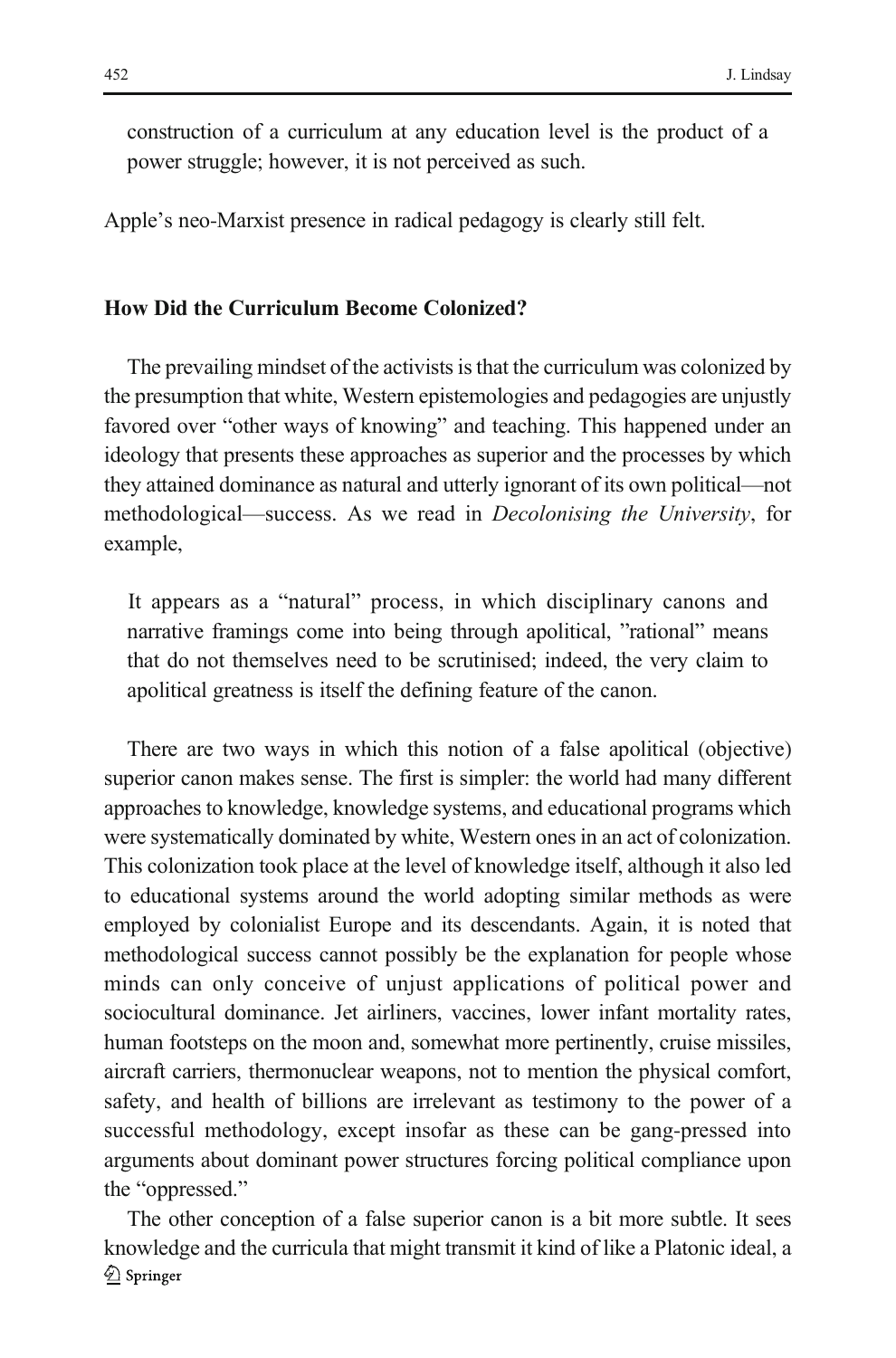sort of imaginary territory that only exists in abstract space. In the decolonizer's aggrieved view of history, every culture had the ability to stake out "land" for itself in that space and define what knowledge and effective teaching looks like right up until the Enlightenment, which happened to occur in earnest in Europe about five centuries ago. At that point the Platonic ideals of curriculum and of knowledge itself were "unfairly" colonized by the powerful forces of white, Western men who have used their resulting technological dominance to convince themselves and, increasingly and by force, the rest of the world's many pristine cultures into believing their methods are genuinely superior rather than just one among many potentialities. That is, the effectiveness of science and reason have been so overwhelmingly successful, not least at creating technological tools that really were employed in the attempt to dominate the world, that they must somehow be intrinsically unfair. Science and reason allowed white, Western men to colonize most abstract knowledge and curricular space with their exclusionary Eurocentric cultural supremacies. Every other group has therefore had their approaches "colonized."

## What Does "Decolonizing" Involve?

Decolonizing is not just about including a more diverse array of scholarship, voices, and perspectives into the curriculum, or even about decentering patriotic or nationalistic narratives in education. It's about attending to a complete revolution in terms of what we consider knowledge, how that can be determined, and how it should be taught. Changing specifics about the curriculum, say by replacing John Stuart Mill with Ta-Nehisi Coates, is merely a proximate tool in a far more radical project that could threaten not only Western culture but the tremendous strides into modernity some aspects of that culture have enabled much of the world to take. Clearly, this must be resisted.

Decolonizing the curriculum is a project to turn education away from learning according to that which has methodological success and toward seeing methodological success merely as an unjust application of political power—specifically, "colonialism" of knowledge, epistemology, and pedagogy. As explained in Decolonising the University,

Indeed, at its heart, decolonisation is about recognising the roots of contemporary racism in the multiple material, political, social and cultural processes of colonialism and proceeding from this point; this involves the  $\mathcal{D}$  Springer